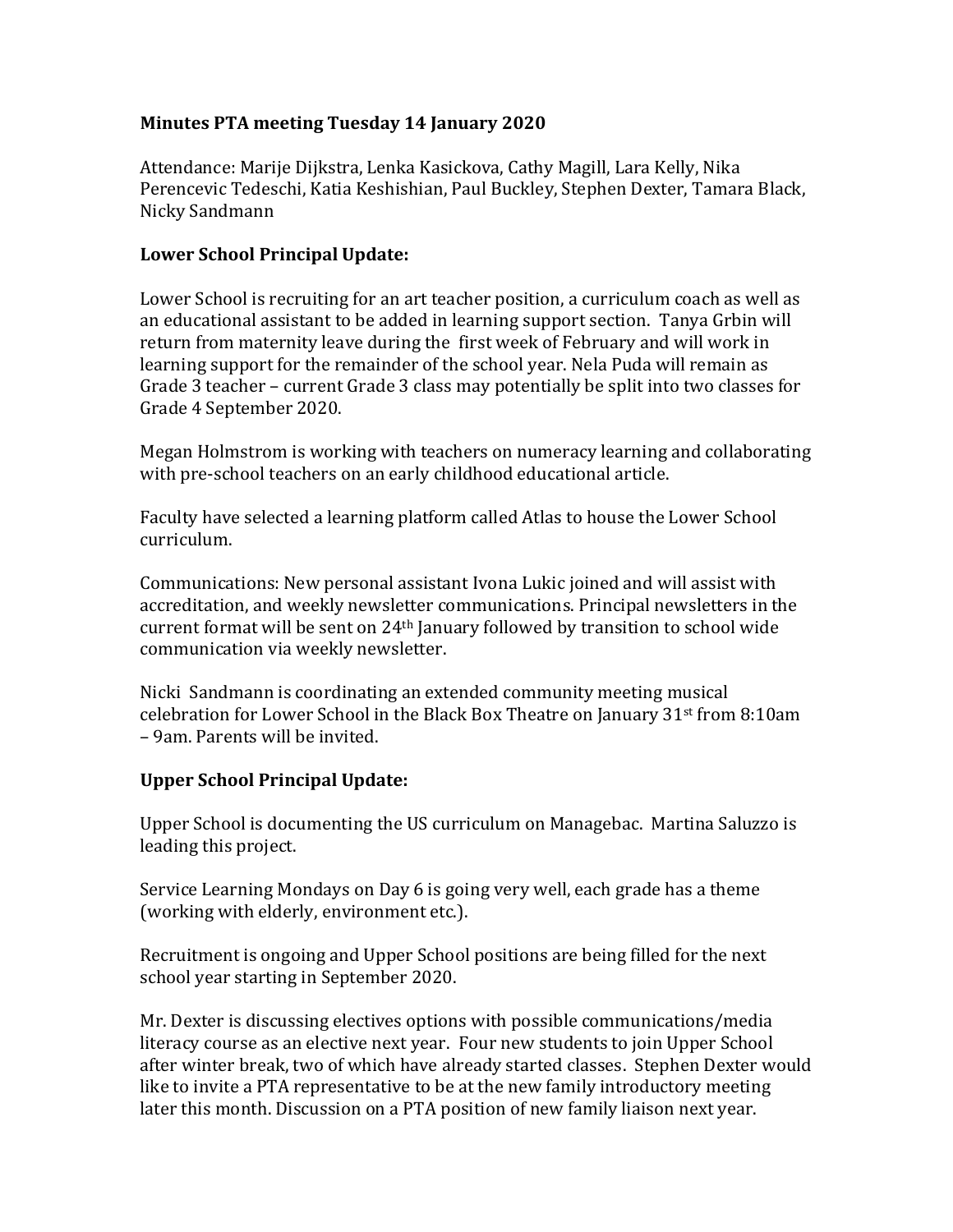Upper School culture survey was conducted, students had a high participation rate, good feedback on courses, homework, school experience. Findings will be discussed with teachers and STUCO. STUCO is currently undergoing a leadership transition following elections, coordinating handover to new leaders.

The assessment policy handbook is currently being revised and the culture survey data will used for this.

The class trip learning experiences in Zagreb are proving very successful.

This year's graduation ceremony will be held at AISZ with a dinner event to follow in the city.

# **Director Update:**

Mr. Buckley to attend International School Recruitment Fair in London on 15th January.

Director met with Board early in January on accreditation.

Director/PTA agreed to remove International Day event from this year's calendar and combine with Model UN week next school year.

# **PTA Updates:**

PTA social coffee for parents at Vivas on 23<sup>rd</sup> January after AM drop off.

General PTA meeting will take place on 28th Tuesday.

STUCO has not provided any feedback regarding PTA's suggestion of an event for Middle/Upper School students next month. PTA will also need details of any additional projects/trips for which they will be requesting financial support from PTA this school year. Stephen Dexter will follow up with STUCO.

Spring Dance 25<sup>th</sup> April – still waiting for quotes from a number of locations. Once all quotes are in a follow up meeting will be scheduled to agree location of dance this April.

Bearwear – only 635KN worth of merchandise has been sold this school year. The Bearwear store has 285 easy dry t-shirts in stock at a selling price of 130kn each and total of 6100kn total Bearwear currently in stock. Discussion on ways to market the products in the coming months.